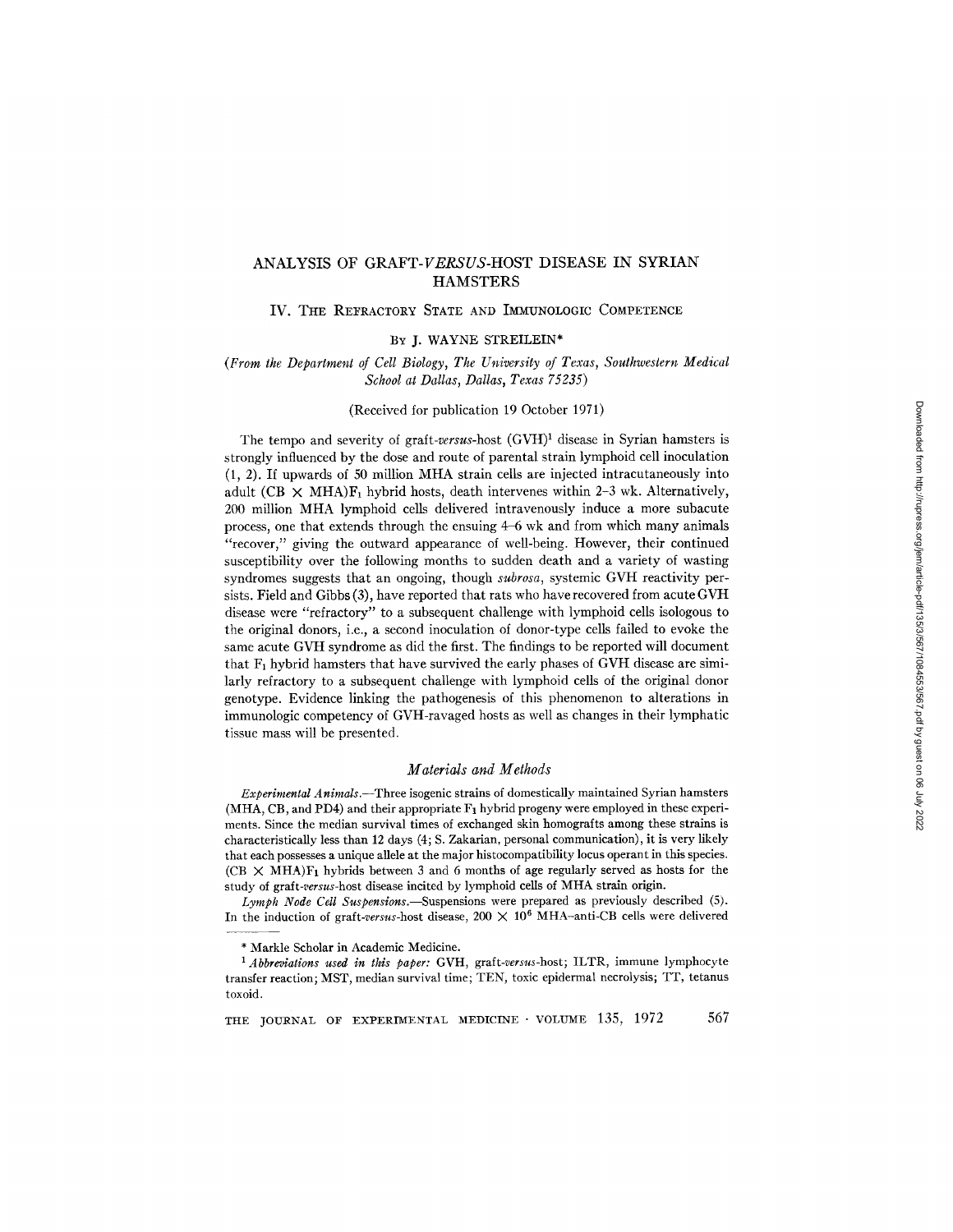either as a single bolus of 0.5 cc through a 30 gauge needle into the long saphenous vein, or into multiple cutaneous sites where 0.I cc portions of 10 million cells each served to initiate local GVH reactions, immune lymphocyte transfer reactions.

*Immune Lymphocyte Transfer Reaction.*—Reaction sites were evaluated and scored at 24 and 48 hr as previously described (6). An animal was considered as reactive in this regard if a mean value greater than one plus was obtained by averaging its reaction scores.

*Skin Grafting.*—Skin grafting was executed and scored according to the technique of Billingham and Silvers (7). When necessary, specific sensitivity was boosted by exposure to a second skin graft or by intracutaneous injection of lymphoid cell suspensions from the same donor strain. Lymphoid cells used to initiate *graft-versus-host* disease were obtained from donors sacrificed 1 wk after boosting.

*Tetanus Toxoid [mmunization.--Immunization* was attempted by inoculating recipients intracutaneously with five 0.1 ml injections of alum-precipitated tetanus toxoid<sup>2</sup> on days 1 and 29, followed by an intraperitoneal injection of 0.5 cc of aqueous tetanus toxoid<sup>3</sup> on day 36. Sera from immunized animals were tested for circulating antibodies by gel diffusion (8) on days 26, 35, 47, and 55.

*Whole Body X-lrradiation.--Whole* body X-irradiation designed to deliver a total of 900 R was carried out with a 200 kv X-ray source as described elsewhere (9).

*Bone Marrow Cell Suspensions.--Suspensions* were obtained from appropriate donors by flushing femurs, tibiae, and humeri with Hanks' balanced salt solution. To reconstitute irradiated animals, one donor equivalent of bone marrow cells was injected intravenously 24 hr after X-ray exposure.

#### EXPERIMENTS AND RESULTS

Previous studies have shown that the lymphoid apparatus of  $F_1$  hybrid hosts is the primary inmmnologic focus of attacking donor cells in hamster *graft-versus-host* disease. On the basis of these findings, it was suggested that alterations within this tissue represent the only specific lesions in the GVH process, whereas destruction of nonlymphoid tissues, though often severe, can be accounted for by nonspecific pathogenetic mechanisms (10).

The initial response of  $F_1$  hybrid lymphoid tissues to lymphocytes from specifically sensitized parental strain donors was hypertrophy of nodes and spleen. These organs attained maximum size between 10 and 14 days, and then gradually involuted so that by day 35 after inoculation only atrophic remnants remained. In concert with these fluctuations in lymphoid mass, the concentration of lymphocytes in the peripheral blood initially rose and then fell to lymphopenic levels by 35 days  $(11)$ . One might reasonably expect that the immunologic competence of animals so affected would be considerably blunted, and as a prelude to a study of the refractory state it seemed appropriate to determine their immunologic status, especially after the disease had run its acute course. In these studies of both antibody and cell-mediated immunity, adult (CB  $\times$  MHA)F<sub>1</sub> hybrids were employed in which GVH disease was

 $2$  Tetanus toxoid aluminum phosphate adsorbed ultrafined, diluted 1:10 with phosphatebuffered saline; Wyeth Laboratories, Philadelphia, Pa.

 $^3$  Tetanus toxoid fluid, diluted 1:10 with phosphate-buffered saline; Eli Lilly and Company, Indianapolis, Ind.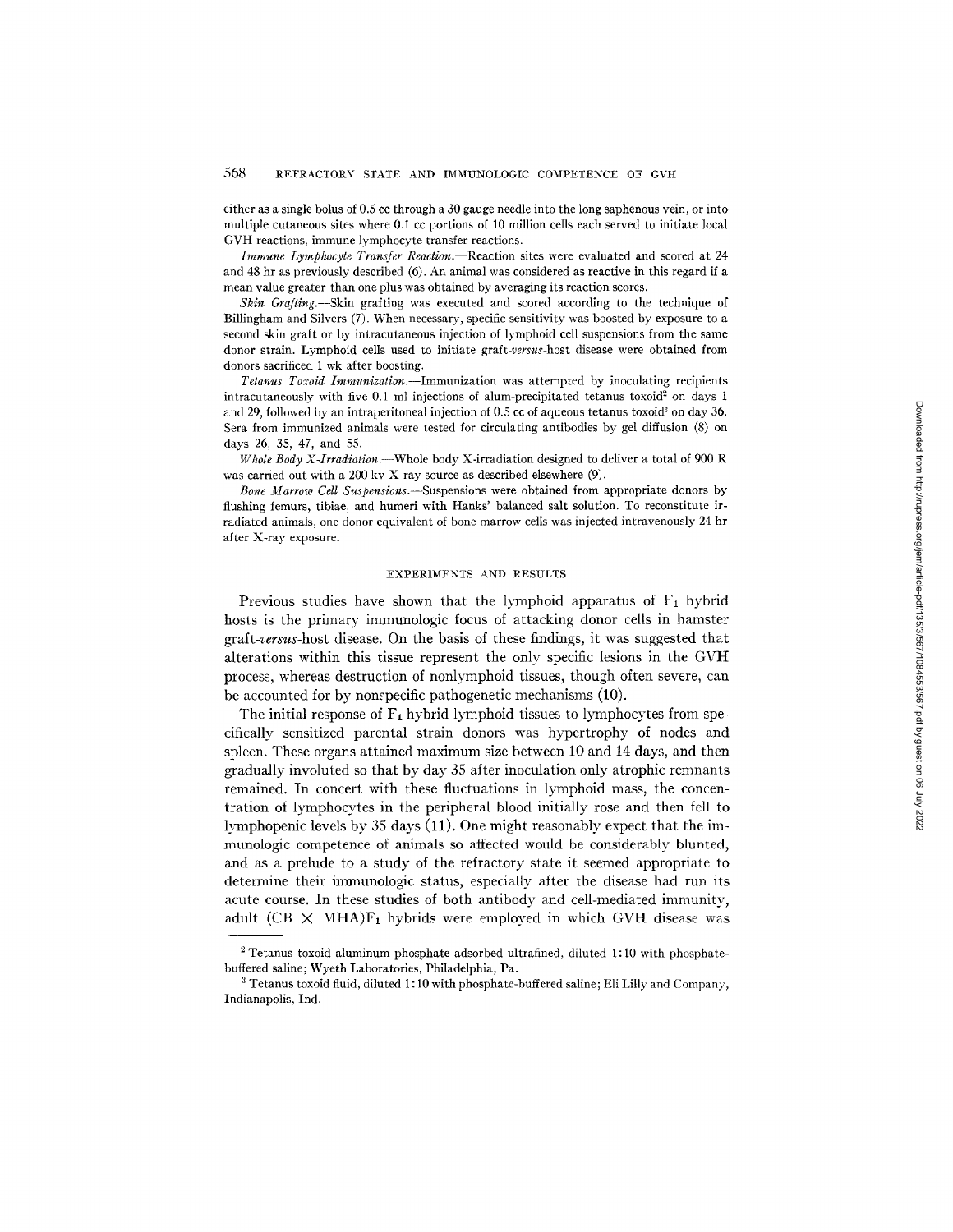incited by MHA-anti-CB lymphoid cells injected intravenously  $(200 \times 10^6$ cells) or intracutaneously  $(30 \times 10^6 \text{ cells})$ .

*Immunologic Competence of GVH-A ffected Hamslers.--* 

*Antibody-forming capacity:* The ability of GVH-diseased animals to make circulating antibody in response to an antigenic stimulus, tetanus toxoid (TT), was assessed. Two groups of experimental animals were available:  $(a)$  recipients of 200 million donor cells injected intravenously 70-200 days postinoculation, and (b) hosts that had received sublethal intracutaneous injections of attacking cells 60-150 days previously (see Fig. 1). After a standard TT immunizing regimen (see Materials and Methods), none of these animals had demonstrable



Fig. 1. Antibody production to tetanus toxoid in F<sub>1</sub> hybrid hamsters with GVH disease

serum antibody by day 26, and only 27 % ever did develop precipitins for TT as revealed by agar gel diffusion. The three hamsters with positive serum were all members of group (a); none had received its inciting dose of parental cells intracutaneously. For comparison's sake, the responsiveness of normal  $F_1$  hybrid hamsters to the same immunizing regimen was determined and is also presented in Fig. 1; while sera from a few normal animals contained TT-precipitating antibody on day 26, by day 35 virtually all were positive. It was concluded that GVH-affected hamsters have a reduced capacity to form antibody in response to a conventional antigenic stimulus.

*Cell-mediated immune response:* The cell-mediated aspect of immunologic responsiveness was assessed in these animals by determining their capacity to reject skin grafts from homologous (PD4 hamster) and heterologous (DA rat) donors. The isogenic PD4 strain differs from both parental strains (CB and MHA) at the major hamster histocompatibility locus; thus the median survival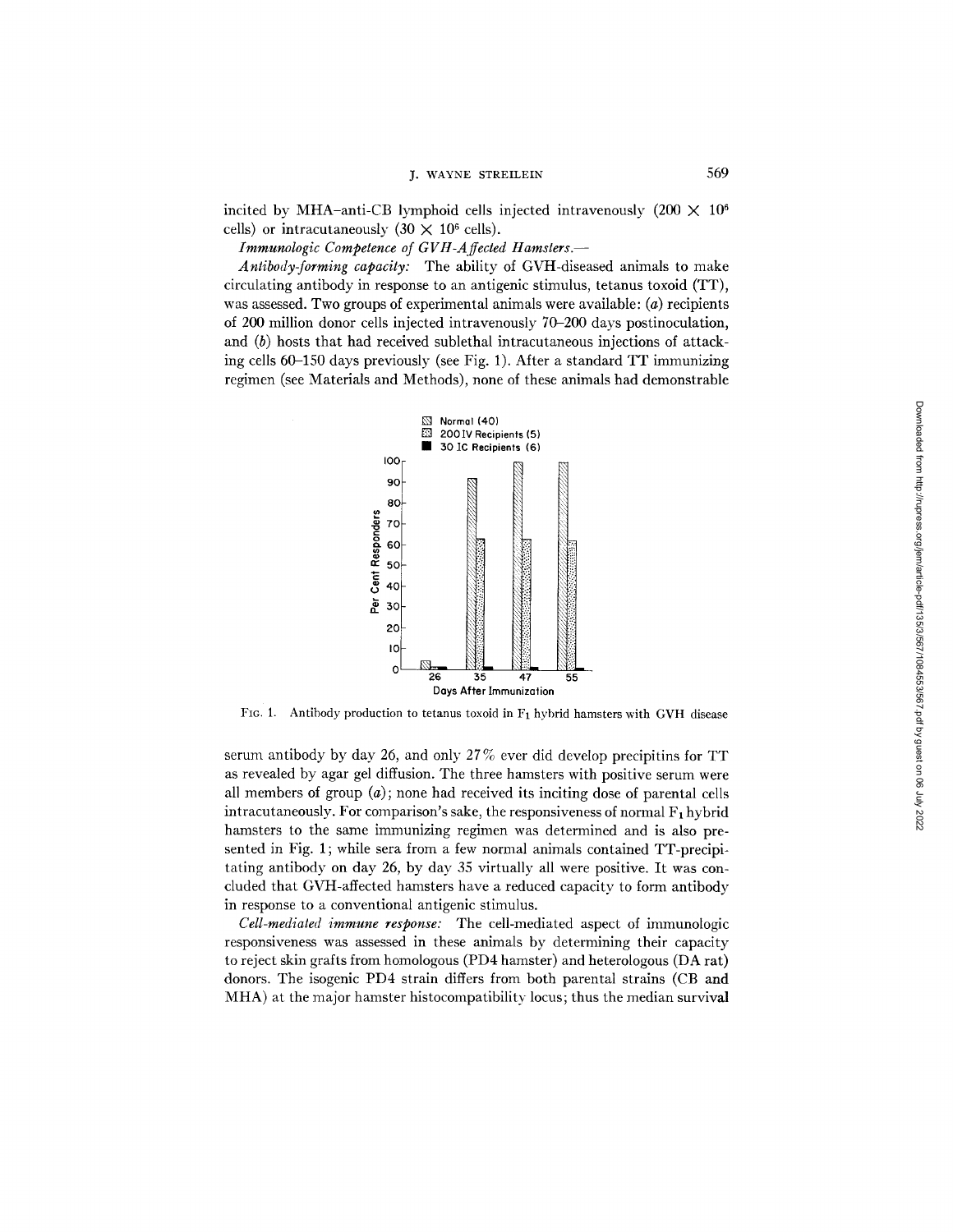### 570 REFRACTORY STATE AND IMMUNOLOGIC COMPETENCE OF GVH

time (MST) of orthotopically grafted PD4 skin on normal (CB  $\times$  MHA)F<sub>1</sub> hybrid recipients was short:  $11.9 \pm 0.6$  days. Of the test animals challenged with PD4 skin, group 1 (Table I) comprised 18 adult (CB  $\times$  MHA)F<sub>1</sub> recipients of 200  $\times$  10<sup>6</sup> MHA-anti-CB lymphoid cells injected intravenously 17-140 days previously. 10 animals utterly failed to reject the homologous skin and displayed perfect grafts with abundant white fur 100 days later. Grafts that ultimately were rejected survived for considerably longer periods than the normal MST. This evidence seemed sufficient to implicate deficient primary cellular hypersensitivity in animals suffering from GVH disease.

TABLE I

*Survival Times of PD4 Skin Grafts on (CB )< MHA )F1 Hybrids with Graft-Versus-Host Disease* 

| Group | Recipients<br>$(CB \times MHA)F_1$ hybrids that:                                                                      | No. | Survival times*                                              |
|-------|-----------------------------------------------------------------------------------------------------------------------|-----|--------------------------------------------------------------|
|       |                                                                                                                       |     | davs                                                         |
|       | Received 200 million MHA-anti-<br>$CB$ cells i.v. 17–60 days pre-<br>viously                                          | 18  | $13-14-14-15-16-16-18-23>100 \times 10$                      |
| 2     | Were presensitized to PD4 anti-<br>gens, then received 200 million<br>MHA-anti-CB cells i.v. 17-30<br>days previously | 7   | $11-17-19-28-31 > 100 \times 2$                              |
| 3     | Received 200 million MHA-anti-<br>CB and anti-PD4 cells<br>i.v. 17 days previously                                    | 9   | $(11)$ -13- $(13)$ -15- $(18)$ - $(18)$ - $>$ 50 $\times$ 31 |

\* Median survival time of PD4 skin on normal (CB  $\times$  MHA)F<sub>1</sub> hybrid recipients =  $11.9 \pm 0.6$  days.

 $\ddagger$  Numbers in parentheses represent animals that died with epidermal necrolysis before re-.ecting their grafts.

A second panel of hybrids (group 2, Table I) were specifically sensitized to PD4 tissue isoantigens by exposure to first- and second-set skin homografts, after which GVH reactivity was initiated by the intravenous inoculation of 200  $\times$  10<sup>6</sup> MHA-anti-CB lymphoid cells. When challenged orthotopically with PD4 skin homografts 14-30 days thereafter, none mounted an accelerated rejection process and only one rejected its graft by 11 days. Six grafts survived beyond 16 days, and two remained healthy as long as 100 days. Clearly, not even preexistent cellular immunity in these animals could weather the rigors of a systemic GVH reaction.

GVH disease was then induced in a third group of  $F_1$  hosts by the intravenous injection of lymphoid cells derived from MHA donors specifically sensitized to CB and PD4 transplantation antigens. This panel was subsequently challenged with PD4 skin grafts, and, as the results of Table I indicate, the pattern of graft survival times did not differ appreciably from the previous two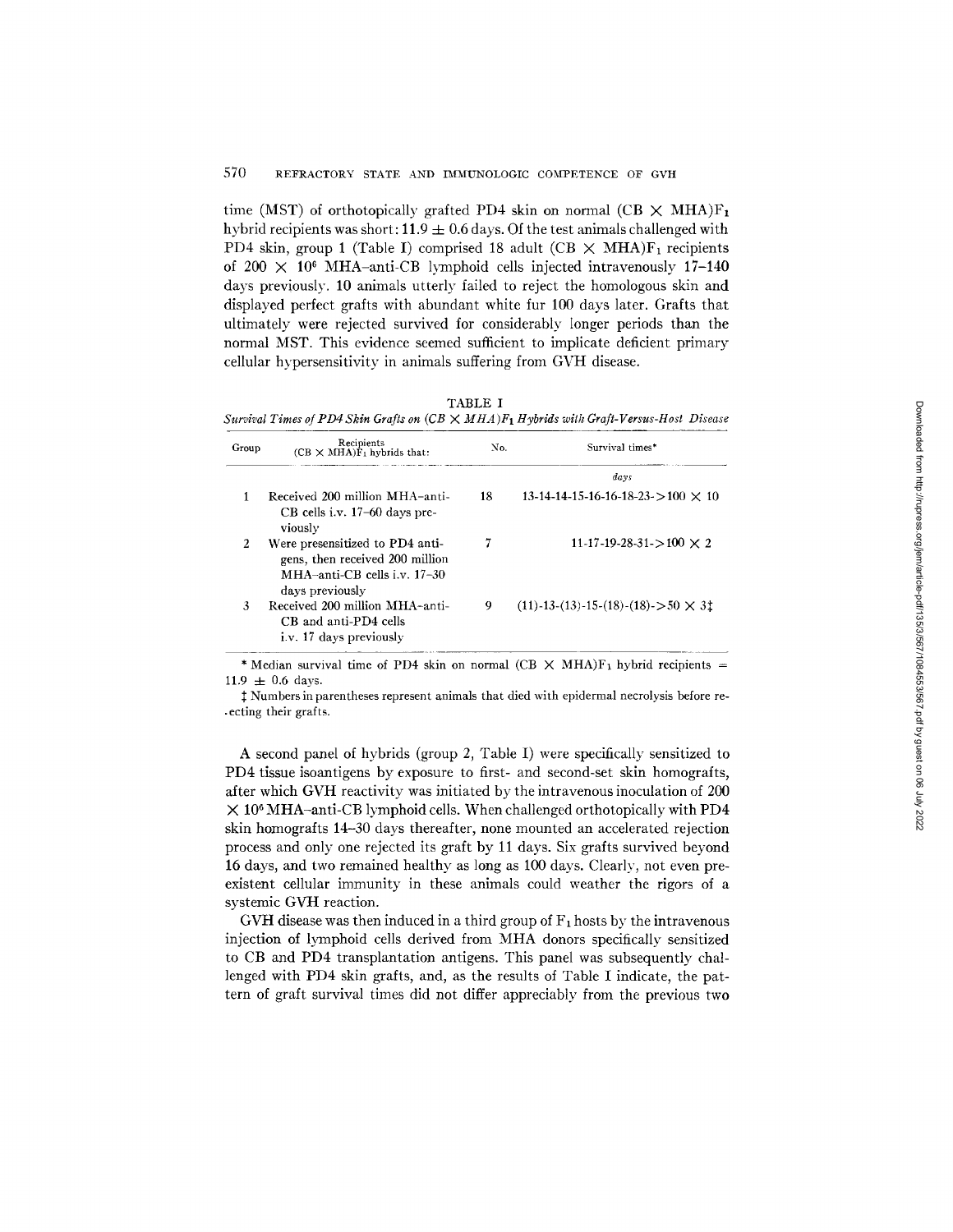# J. WAYNE STREILEIN 571

groups. Once again defective cell-mediated immunity was demonstrated even though the GVH-inducing lymphoid cells had been obtained from animals specifically immunized to the antigens on the test skin grafts.

It is worth pointing out that several animals in group 3 died during the course of the grafting experiment (numbers in parentheses, Table I). For reasons which are obscure, all of these animals developed toxic epidermal necrolysis 5-7 days after the application of PD4 grafts. In no previous experimental situation had intravenous recipients of parental lymphoid cells acquired the TEN syndrome (2), and it was therefore surprising to discover it in these animals. Whether its development was in any way related to the specific sensitivity of donor cells to PD4 graft antigens is conjectural.

In additional studies bearing on immunologic competence, hamsters with GVH disease rejected rat skin heterografts quite promptly, within 6 days, an interval quite similar to that of normal hamsters. The preservation of this modality of immune capacity in the face of obvious incompetency with respect to other antigenic systems is not surprising in light of the potency of this heterologous stimulus, and thus underscores the fact that the immunologic deficiency in these animals was incomplete.

In summary, *graft-versus-host* disease significantly impaired certain primary and secondary cellular immune capabilities in adult hamsters; more impressively, it prevented the expression of preexistent, donor-based, cellular hypersensitivity to a third or unrelated set of tissue isoantigens, suggesting that a defect in the central or efferent limb of the immunologic reflex was involved.

*Studies on Refractoriness in GVH-Affected Hamsters.*—Epidermolysis stands alone as the single most reliable clinical indicator of *graft-versus-host* disease in hamsters, namely, normal adult F<sub>1</sub> hybrid recipients of  $200 \times 10^6$  MHAanti-CB lymphoid cells injected intracutaneously without exception develop this severe cutaneous disorder within 10 days (1). Thus the capacity to express epidermolysis upon similar challenge was selected as the means by which an animal with chronic GVH disease could be characterized as refractory or not. An initial panel of 17  $F_1$  hosts was available for testing, 14 of whom had received their GVH-inciting lymphoid cells intravenously 40-150 days previously (Table II). None of these latter animals evinced the slightest evidence of epidermolysis when challenged intracutaneously with 200 million MHA-anti-CB cells, whereas the three remaining hosts in the panel, having received their original donor cells 195 days previously, did exhibit mild epidermolysis of insufficient severity to procure their demise. It would appear that hamsters with chronic GVH disease become refractory to a recrudescence of GVH reactivity upon rechallenge with lymphoid cells of original donor genotype.

In searching for an explanation for this phenomenon, it was considered that  $F_1$  hybrid hosts might be capable of mounting an immune response to unshared recessive antigens on the original donor cells and that this hypersensi-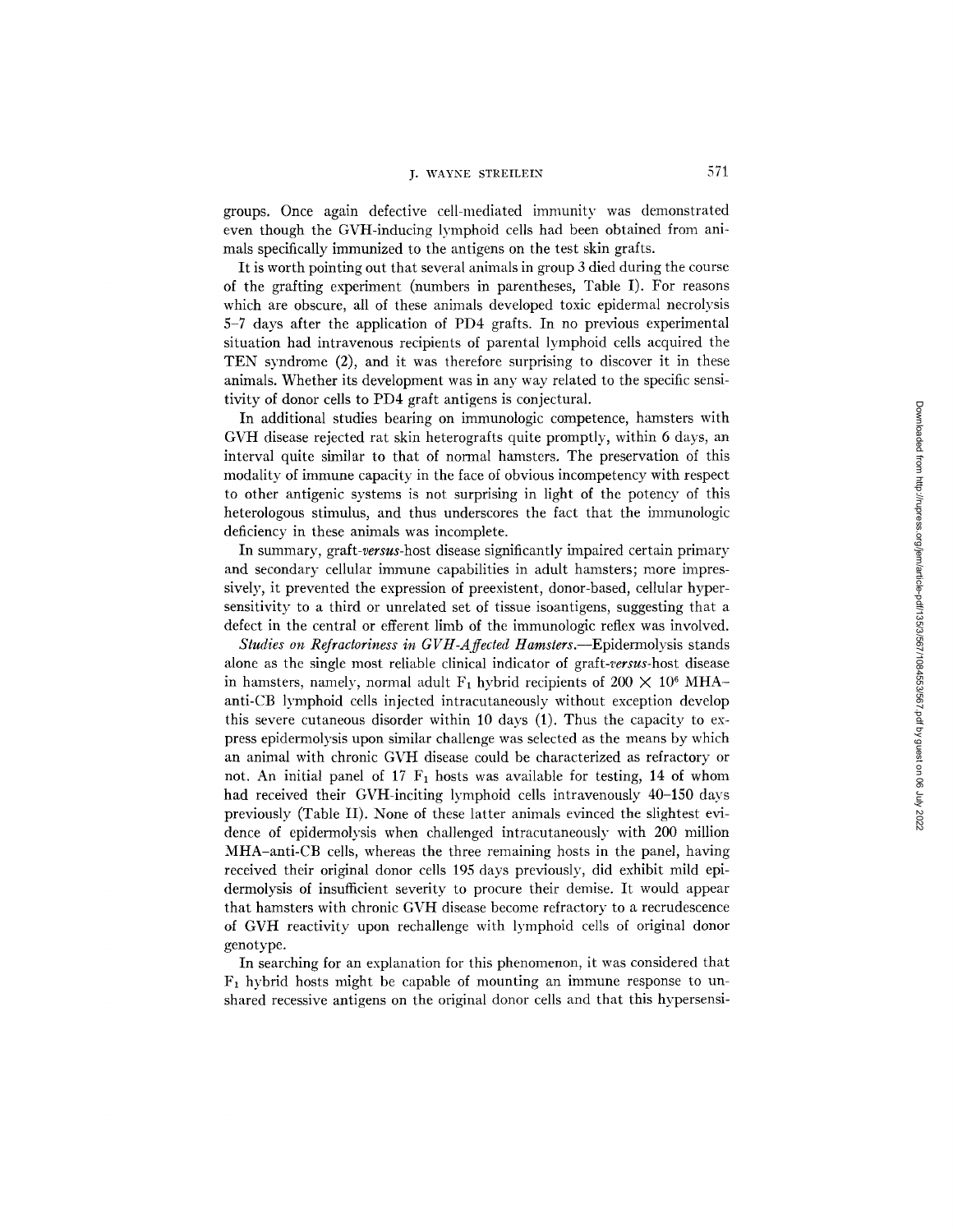## 572 REFRACTORY STATE AND IMMUNOLOGIC COMPETENCE OF GVH

tivitv could preclude the subsequent engraftment of donor cells. To test this idea, a panel of 12 putative refractory  $F_1$  hybrids were grafted orthotopically with skin from both MHA and CB parental strain donors. No animal showed the slightest inclination to reject either type of skin (all grafts survived indefinitely); therefore, it seemed extremely unlikely that an obscure host inmmnity could have prevented epidermolysis by prejudicing the "take" of a subsequent inoculum of MHA lymphoid cells. Moreover, the indefinite survival of CB skin grafts on these animals merely reemphasized the earlier observation that as the GVH reaction unfolds, even the attacking donor lymphoid cells seem to lose their immunologic commitments, in this case, against CB transplantation antigens.

Another hypothesis to account for refractoriness takes cognizance of the immunologic incompetence of GVH-affticted hamsters, maintaining that a de-

|--|

*Capacity of Inlracutaneously Injected MHA anti-CB Lymphoid ('ells to Incite Epidermolysis in*  $(CB \times MHA)F_1$  *Hybrids Previously Injected Intravenously with MHA-anti-CB Lymphoid Cells* 

| Interval between first injection $(i.v.)$<br>and second injection (i.c.) | No. of animals tested | No. with epidermolysis |  |
|--------------------------------------------------------------------------|-----------------------|------------------------|--|
| davs                                                                     |                       |                        |  |
| 40                                                                       |                       |                        |  |
| 90                                                                       |                       | 074                    |  |
| 110                                                                      |                       | 0/6                    |  |
| 150                                                                      |                       | 072                    |  |
| 195                                                                      |                       | 3/3                    |  |

ficiency in the central and/or efferent limb of the immunologic reflex arc precludes the mediation and expression of further GVH reactivitv. Evidence bearing on this idea was sought by challenging each of 20 MHA-refractorv  $F_1$  hybrids intracutaneously with 200  $\times$  10<sup>6</sup> lymphoid cells from CB strain donors sensitized to MHA antigens (Table III). 18 of these animals developed severe epidermolysis and died, indicating that they had sufficient immunologic competence and efferent "mediators" to exhibit epidermolysis if the challenge were genetically appropriate, i.e., immunologically competent cells from the other parental strain.

On suspicion that the appearance of refractoriness might depend upon the time elapsed after initiation of GVH disease, a series of experiments was conducted in which small groups of  $F_1$  recipients of intravenously injected MHA lymphoid cells were rechallenged intracutaneously with MHA-anti-CB cells at regular intervals thereafter: 4, 7, 14, 21, 28, 35, 49, and 100 days. Intracutaneous inoculation sites containing  $10 \times 10^6$  cells were scored 24, 48, and 72 hr later as immune lymphocyte transfer reactions (ILTR), and the animals were scrutinized for the appearance of epidermolysis. Their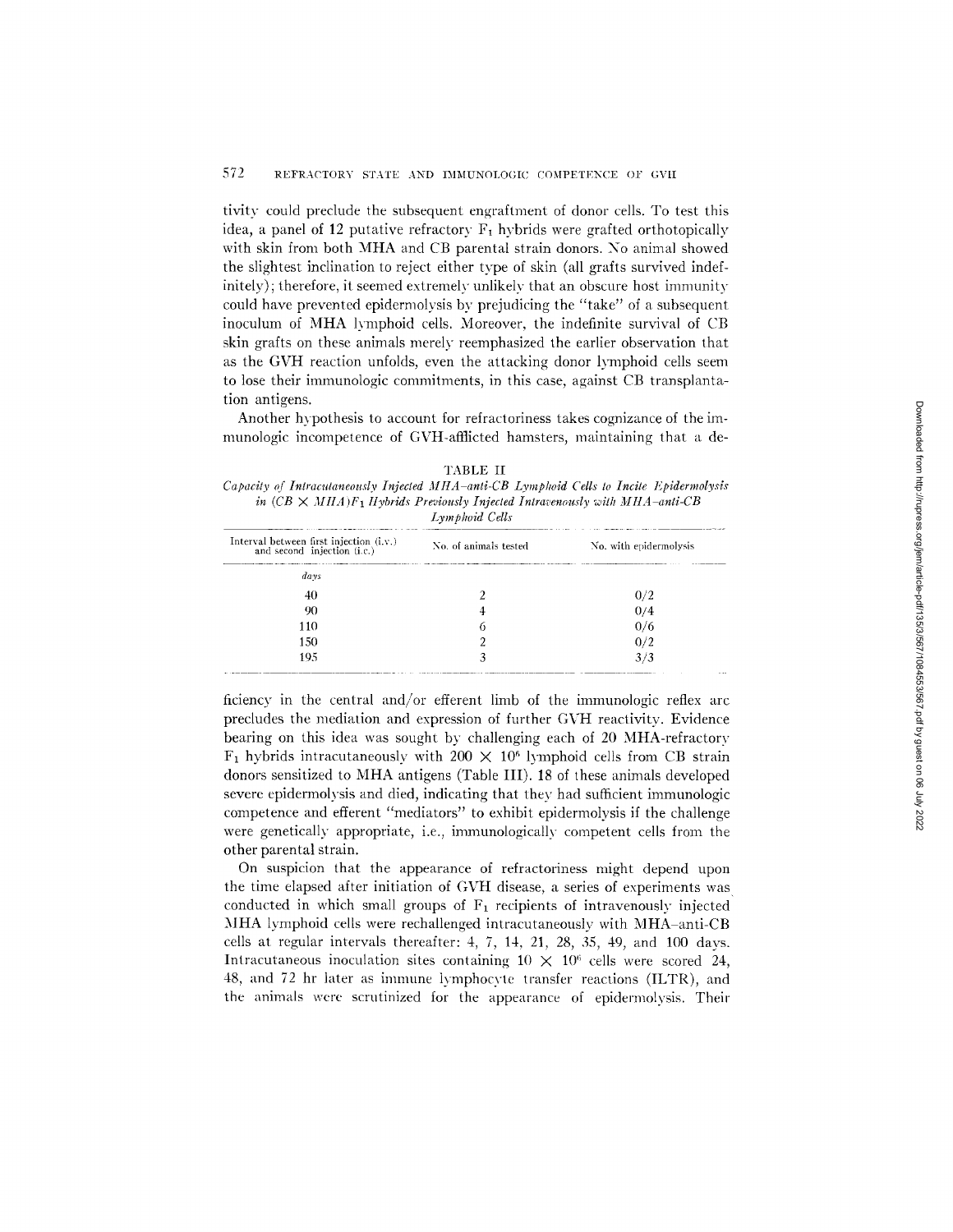# J. WAYNE STREILEIN 573

ability to display ILTR's became attenuated within 7 days after initiation of GVH disease (Table IV), and by 35 days intracutaneous injections of donor cells incited no response whatever. Similarly, as early as 7 days, some animals exhibited relative refractoriness, which persisted through the first 28 days after which the typical cutaneous syndrome, even in mild form, could

|  |  | "ABL | E |  |  |
|--|--|------|---|--|--|
|--|--|------|---|--|--|

*Capacity of Intracutaneously Injected CB-anti-MHA Lymphoid Cells to Incite Epidermolysis in*  $(CB \times MHA)F_1$  Hybrids Previously Injected Intravenously with MHA-anti-CB *Lymphoid Calls* 

|                                                                            | ______________        |                        |  |
|----------------------------------------------------------------------------|-----------------------|------------------------|--|
| Interval between first injection $(i.v.)$<br>and second injection $(i.c.)$ | No. of animals tested | No. with epidermolysis |  |
| days                                                                       |                       |                        |  |
| 45                                                                         | Ð                     | 6/6                    |  |
| 55                                                                         | 8                     | 8/8                    |  |
| 70                                                                         | n                     | 4/6                    |  |
|                                                                            |                       |                        |  |

TABLE IV

*Relationship of Immune Lymphocyte Transfer Reactions to the Development of the Refractory State* 

| Days after inoculation* | No. of animals tested | No. with positive<br>ILTR's | No. with epidermolysis |
|-------------------------|-----------------------|-----------------------------|------------------------|
| 4                       | 4                     | 4                           | 4/4                    |
|                         | 6                     | າ                           | 4/6                    |
| 14                      | 6                     | າ                           | 2/6                    |
| 21                      | 4                     | 2                           | 2/4                    |
|                         |                       |                             | $2(sl)$ ‡              |
| 28                      | 4                     | 4                           | 2/4                    |
|                         |                       |                             | $2$ (sl) $\ddagger$    |
| 35                      | 6                     |                             | 0/6                    |
| 49                      |                       |                             | 0/5                    |
| 100                     | 5                     |                             | 0/5                    |

\* (CB  $\times$  MHA)F<sub>1</sub> hybrids received 200 million MHA-anti-CB lymphoid cells intravenously on day 0, and were then challenged intracutaneously with 200 million MHA-anti-CB lymphoid cells at the above intervals.

Developed very mild epidermolysis.

no longer be elicited. This absolute refractoriness persisted throughout the 100 day limit on the experiment. It was particularly interesting to note that in every case, a positive ILTR served as a harbinger of epidermolysis, and in only two instances did a negative ILTR precede the appearance of epidermolysis. This highly impressive association between intense local GVH reactions and epidermolysis strongly suggested that the two events might be causally related.

An essential prerequisite to the development of ILTR's in hamster skin is adequate numbers of genotypically appropriate circulating lymphocytes. In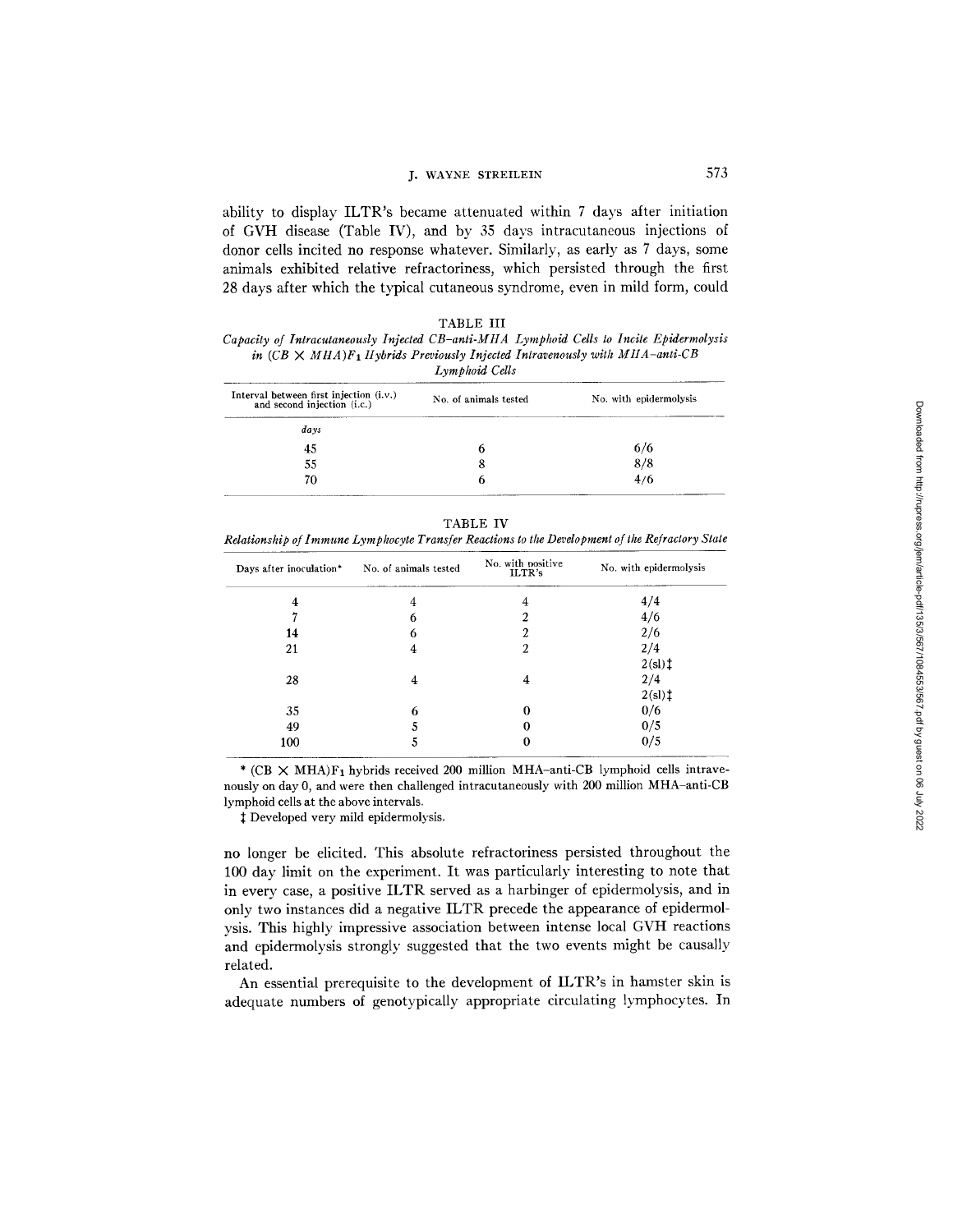a previous report it was shown that  $F_1$  recipients of 200 million MHA cells injected intravenously developed severe lymphopenia within 28–35 days, and it seemed reasonable to suspect that the appearance of refractoriness in hamsters with chronic GVH disease may result from a deficiency of target tissue, i.e., host lymphoid cells. In an attempt to validate this hypothesis, several experiments were carried out in an effort to abolish the refractory state by providing additional target  $F_1$  lymphoid cells.

*Reconstitution Experiments in Refractory Hamsters.--In* the first experiment in this series, a panel of six intravenous recipients of 200 million MHA-anti-CB lymphoid cells, 35 or more days postinoculation (hereafter referred to as refractory), were injected intravenously with one donor equivalent of  $(CB \times$  $MHA$ ) $F<sub>1</sub>$  bone marrow cells on the presumption that the diminished supply of circulating lymphoid cells in these animals could thus be repleted. When this

| community of the parameters to confirm to secure the staff weight crain.<br>Experiment                                             | No. of animals<br>tested | No. with<br>epidermolysis |  |
|------------------------------------------------------------------------------------------------------------------------------------|--------------------------|---------------------------|--|
|                                                                                                                                    |                          |                           |  |
| One donor equivalent $(CB \times MHA)F_1$ bone marrow cells; i.c.<br>challenge with MHA-anti-CB cells 7 days later                 |                          |                           |  |
| 900 R followed by one donor equivalent (CB $\times$ MHA)F <sub>1</sub><br>bone marrow cells; i.c. challenge with MHA-anti-CB cells | 10                       | 10                        |  |
| 3 wk later                                                                                                                         |                          |                           |  |
| i.c. challenge with mixtures of MHA-anti-CB and (CB $\times$<br>$MHA$ ) $F_1$ lymphoid cells                                       |                          |                           |  |

TABLE V *Summary of Experiments Designed to Abolish the Refractory State* 

Test animals were (CB  $\times$  MHA)F<sub>1</sub> hybrids that received intravenous injections of 200 million MHA-anti-CB lymphoid ceils 50 days before.

panel was challenged intracutaneously 2-7 days later (Table V) with 200  $\times$ 106 MHA-anti-CB ceils, no sign of epidermal disease was observed. Although direct evidence was not obtained, it was suspected that the injected hematopoietic cells may not have established effective residence, by virtue of the persistent GVH potential of the original MHA lymphoid cells or their progeny residing within these hosts.

In an attempt to insure the engraftment of  $F_1$  bone marrow cells, 10 refractory  $F_1$  hosts were exposed to 900 R whole body X-irradiation, and each was reconstituted 24 hr later with one donor equivalent of  $(CB \times MHA)F_1$  hematopoietic cells. Every animal survived the irradiation and was challenged intracutaneously 21 days later with 200 million MHA-anti-CB lymphoid cells. Severe epidermolysis and death ensued within 3 wk in all hosts, indicating that systemic reconstitution with  $F_1$  hematopoietic stem cells had taken place, and that refractoriness had been abolished (Table V).

Lastly, an attempt was made to effect a similar reversion of refractoriness by supplying the putative target lymphoid cells locally in the inciting cutane-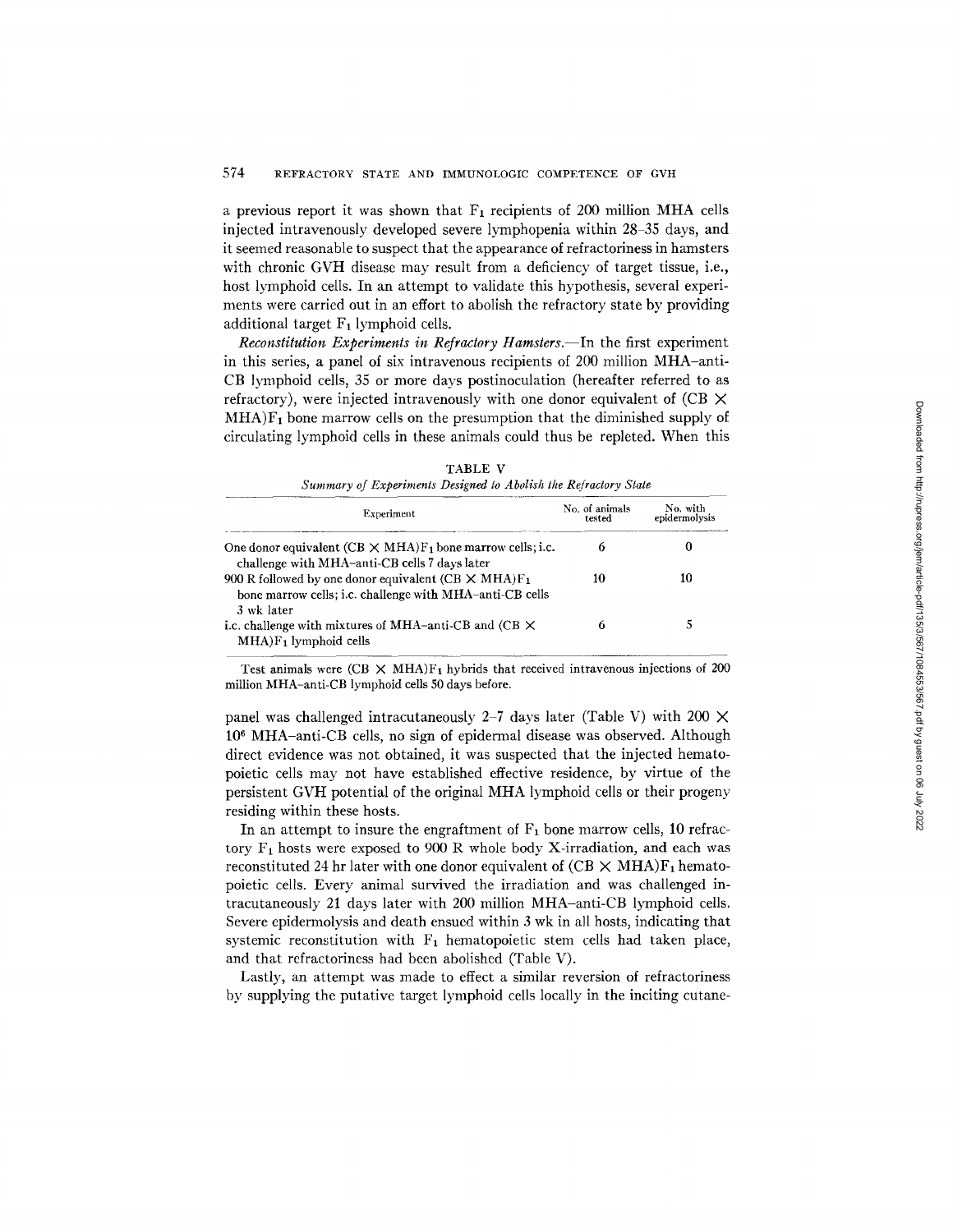## j. WAYNE STREILEIN 575

ous inoculum.  $F_1$  hybrids made refractory by the previous intravenous injection of MHA-anti-CB cells were injected intracutaneously with a mixture of monodisperse lymphoid cells derived from MHA-anti-CB and  $(CB \times MHA)F_1$ donors. As expected (TabIe V), intense inflammatory reactions appeared at the cutaneous inoculation sites of five animals, and shortly thereafter fullblown epidermolysis developed, demonstrating that the refractory state had in this instance been circumvented by providing target lymphoid cells locally as well as systemically.

#### DISCUSSION

There appear to be three ways in which a GVH process can result in the development of refractoriness (see Table VI): by inducing alterations in (a)

### TABLE VI

| Alterations in host reactivity:                         |
|---------------------------------------------------------|
| Development of host-anti-donor immunity                 |
| Impairment of immunologic competence                    |
| Depletion of nonspecific mediators                      |
| Alteration in donor cell reactivity:                    |
| Elimination through self-destruction (allergic suicide) |
| Conversion to tolerance of host antigens                |
| Limitation to continued proliferation                   |
| Alteration in host antigenicity:                        |
| Masking by donor isoantibody                            |
| Deletion of tissue isoantigens from individual cells    |
| Depletion of specific target tissue.                    |

host reactivity, (b) original donor cell reactivity, and/or host antigenicity. It is reasonably well established that, since the genes operating at histocompatibility loci function as codominants,  $F_1$  hybrids are genetically incapable of mouting a specific immunologic response to grafts of tissues and cells from either parental strain.

However, there are unequivocal reports of somewhat unique genetic relationships wherein this general rule seems not to apply, e.g. hematopoietic cells from C57BL murine donors survive only very poorly in lethally irradiated  $(A \times C57BL)F_1$  hybrids (12), and circumstantial evidence has been advanced which implies that an immunologic mechanism is responsible  $(13)$ . In the case of Syrian hamsters, the ease with which  $(CB \times MHA)F_1$  hybrid hosts can be spared irradiation sickness by the provision of MHA hematopoietic cells indicates that this particular genetic relationship behaves according to traditional precepts. Moreover, the failure of MHA-refractory animals to reject MHA skin homografts attests to the validity of this interpretation.

As the data reported here indicate, the humoral and cellular modalities of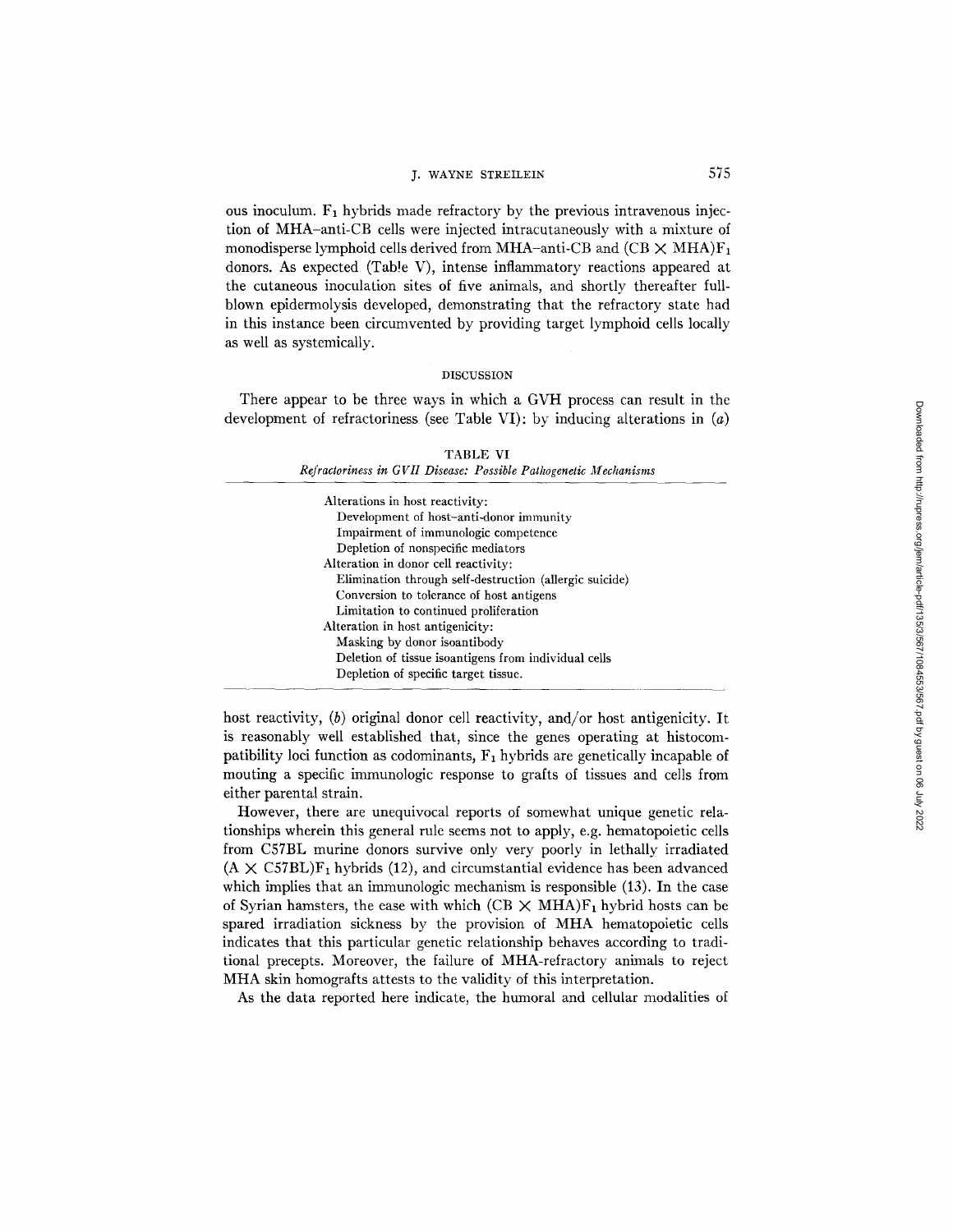immunologic responsiveness are deficient in refractory hamsters. However, these deficiencies are relative rather than absolute, and the observation that MHA-refractory animals can develop epidermolysis upon intracutaneous challenge with CB-anti-MHA lymphoid cells indicates that neither putative depletion of nonspecific mediators, nor relative immunologic incompetency is responsible in any major way for the appearance of the refractory state.

With regard to postulated alterations in the reactivity of original donor cells, it was found that suspensions of  $F_1$  bone marrow cells failed to erase refractoriness except when preceded by whole body X-irradiation. Clearly not all of the donor cells had committed immunologic suicide, but instead at least some remained viable within their hosts in a manner that had to be suppressed in order for a graft of  $F_1$  marrow cells to take. Yet, evidence of moderate alterations in the reactivity of donor cells was obtained;  $F_1$  hybrids harboring these cells failed to reject grafts of PD4 hamster skin with normal vigor, even if the original donors had been specifically sensitized to PD4 isoantigens. While this evidence implied that the lymphoid cells in the initial donor inoculum had indeed undergone a functional alteration, the role this transformation played in the development of refractoriness remained obscure.

It is the major thesis of this report that alterations in antigenicity of the host are primarily responsible for the emergence of refractoriness in  $F_1$  hybrid hamsters with GVH disease. Syrian hamsters may be unique among animals studied to date in the almost absolute requirement for lymphoid cells as antigenic targets in a variety of cellular immune reactions of homologous type. In immune lymphocyte transfer reactions in normal hamsters, circulating lymphoid cells and not parenchymatous cutaneous cells provide the antigenic stimulus (14), while in skin tests performed in lethally irradiated hamsters, target lymphoid cells must be admixed with immunocompetent attacking cells in order to evoke a positive local inflammatory reaction (9).

Similarly the expression of systemic GVH disease in hamsters, as evidenced by the epidermolytic syndrome, is almost totally dependent upon the presence of circulating leukocytes of appropriate antigenic constitution within the host, whose own genotype, incidentally, may even be irrelevant (2). It is not too surprising, therefore, that the virtual ablation of host lymphatic tissues procured by the inoculum of attacking cells should leave insufficient numbers of lymphoid cells to serve as immunologic targets for a subsequent inoculation of attacking cells isologous to the original donor strain. However, there did appear to be sufficient MHA cells persisting within these hosts to allow a subsequent inoculation of lymphoid cells from the other parental strain, CB, to perceive them as targets, overcome refractoriness, and evoke epidermolysis. In this report, reconstitution experiments in which viable  $F_1$  leukocytes were provided either systemically or locally as adjuncts to the rechallenge inoculum of MHA cells successfully nullified the refractory state, thereby reenforcing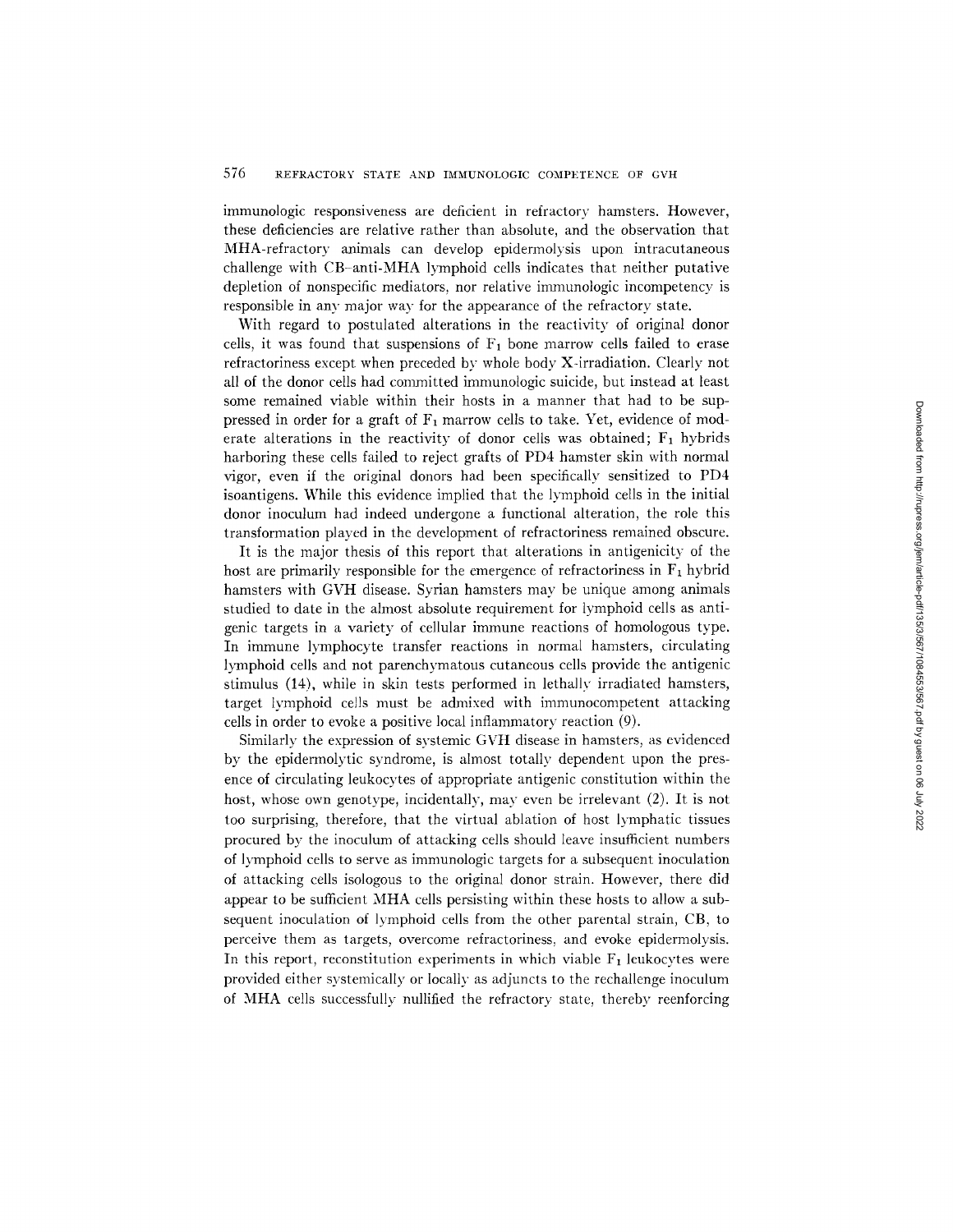## J. WAYNE STREILEIN 577

the notion that host lymphoid cells play a pivotal role in the pathogenesis of the acute GVH syndrome and one of its sequela, the refractory state.

It would be inappropriate to extrapolate directly from these findings to account for comparable experimental results in other species. Unlike in the hamster, refractoriness in rats and mice extends to both parental strains (3, 15), irrespective of which had served as original donor. In addition, it has been suggested that in these latter species, donor cell-secreted isoantibodies (in a manner reminiscent of enhancement) gradually blunt the continued attack of donor effector cells, thus allowing their hosts to recover and exhibit refractoriness to rechallenge. Hamsters, at least the strains employed in these experiments, do not appear to make isoantibodies to transplantation antigens (16), yet many of them do in fact recover from acute GVH disease and become refractory. The homology between the experience with hamsters and with isoantibody-producing species may be that if lymphoid cells are the major target tissue in GVH disease, irrespective of species, attenuation of the disease is obtained either by obliteration of that tissue or by masking its presence with specific immunoglobulins. Donor cells themselves are able to effect both results, and by the same means render their hosts refractory to rechallenge.

### SUMMARY

The so-cailed refractory state, one sequela of acute *graft-versus-host* disease, has been studied in adult (CB  $\times$  MHA)F<sub>1</sub> hybrid Syrian hamsters inoculated with sublethal numbers of MHA-anti-CB lymphoid cells. Intracutaneous challenge of these animals with 200 million MHA-anti-CB lymphoid cells after the acute syndrome subsided failed to evoke epidermal necrolysis, whereas a similar challenge administered to normal  $F_1$  recipients invariably resulted in lethal epidermolysis. Moreover, the gradual attrition of lymphatic tissues in these hosts and their fading capacity to display adequately immune lymphocyte transfer reactions in the skin coincided with increasing evidence of host refractoriness, suggesting a causal interrelationship. It was possible to circumvent refractoriness by challenging these animals intracutaneously with MHA-anti-CB cells if:  $(a)$  the hosts had been lethally irradiated and reconstituted with  $F_1$  hematopoietic cells, or (b) the intracutaneous inocula contained admixed  $F_1$  lymphoid cells. This evidence provides additional support for the hypothesis that in GVH disease donor lymphocytes attack primarily host lymphoid cells bearing offending homologous antigens. The GVH process can continue so long as these lymphocyte-bound antigens persist within the host, and will abate only as the aggregate host lymphatic mass is effectively destroyed (hamsters) or its antigenic determinants are masked by isoantibodies (rats, mice, man?). At this point, insufficient target tissues remain for rechallenge to incite significant recrudescence of the disease.

The authors would like to thank Doctors R. E. Billingham and A. E. Beer for critical evaluation of the manuscript. The technical assistance of Mrs. Joan Streilein was invaluable.